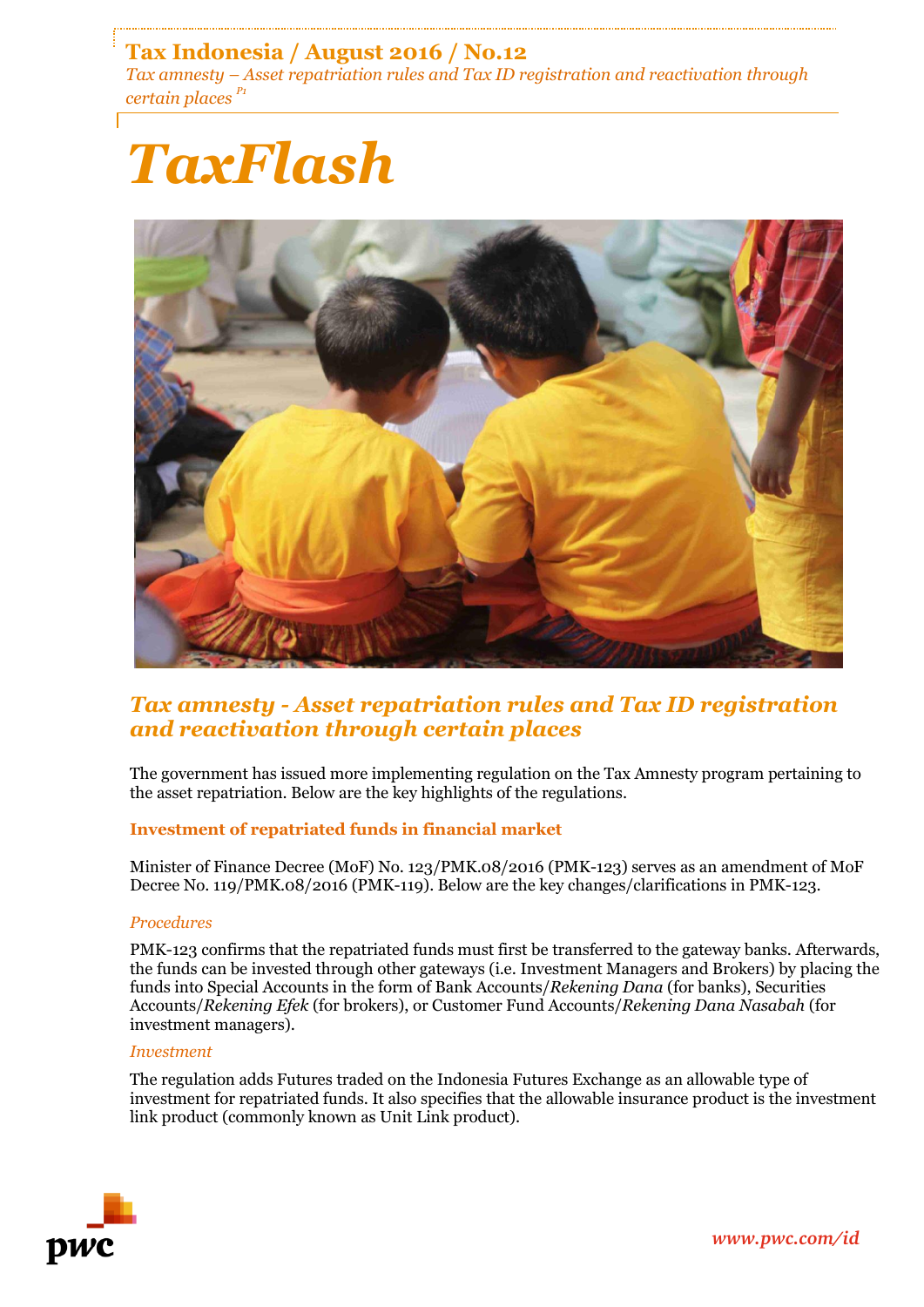Investment gains can be withdrawn every first trimester of the following year or at the end of the three year period. Gains are calculated based on the investment margin after taking into account all investment costs.

## *Gateways*

PMK-123 provides the procedures for changing gateways within the three year period. The taxpayer must inform the new gateway of their intention to invest through the new gateway and provide a reference letter from the old gateway, which contains:

- a. Name of Taxpayer
- b. Tax Identification Number (Tax ID)
- c. Special Account number in the perception bank
- d. Repatriation date and nominal amount that was repatriated into the Special Account in the perception bank
- e. Ending balance of investment in the old gateway
- f. New gateway; and
- g. Investment amount transferred to the new gateway.

The investment agreement with the gateway requires a clause which contains the taxpayer's consent for the gateway to fulfil the obligation under data and information transparency to the relevant authority or any parties related to the taxpayer's investment.

The list of appointed gateways to date can be found in the following MoF press release [http://www.djppr.kemenkeu.go.id/page/load/1632.](http://www.djppr.kemenkeu.go.id/page/load/1632)

## **Investment of repatriated funds in non-financial market**

The investment of repatriated funds to be used in the non-financial market is governed under MoF Decree No. 122/PMK.08/2016 (PMK-122).

#### *Procedures and gateway*

The repatriation process up to transferring the funds to the Special Account (Rekening Khusus) at the gateway banks is the same as for the investment in financial market. Change of gateway banks within the three year period is also allowable with similar procedures as in financial market investment.

#### *Investment*

PMK-122 outlines the allowable investment forms for the non-financial market, as follows:

- a. Infrastructure investment through a PPP (Public Private Partnership) scheme
- b. Government priority sector (in accordance to National Medium Term Development Plan /*Rencana Pembangunan Jangka Menengah Nasional*) - through capital participation mechanism
- c. Land & building (other than government-subsidized property)
- d. Direct investment in a company in Indonesia through capital participation mechanism
- e. Gold bars/bullion (with 99.99% purity, produced in Indonesia, and accredited and certified by Indonesia National Standard/*Standar Nasional Indonesia* or London Bullion Market Association)
- f. Other legitimate investment forms (non-financial market).

The above investments can only be carried out through gateway banks, with the following mechanism:

- Taxpayer must give a proxy to gateway banks, which contains taxpayer's consent for the bank to:
	- $\checkmark$  carry out the settlement of the investment transaction
		- $\checkmark$  keep the investment document/evidence; and
		- $\checkmark$  receive any proceeds from the sale of the investment
- For investment (buy) activity, the bank will debit the Special Account to settle the investment amount due to the respective counterpart and keep the investment document
- For divestment (sell) activity, the bank will receive the proceeds in the Special Account of the taxpayer
- Gateway banks must report the status and movement of the investment to the Directorate General of Tax (DGT) on a monthly basis or whenever there is a divestment, sale, or transfer of investment to another gateway.

The investment can only be transferred within Indonesia through sale transactions or commercial activity.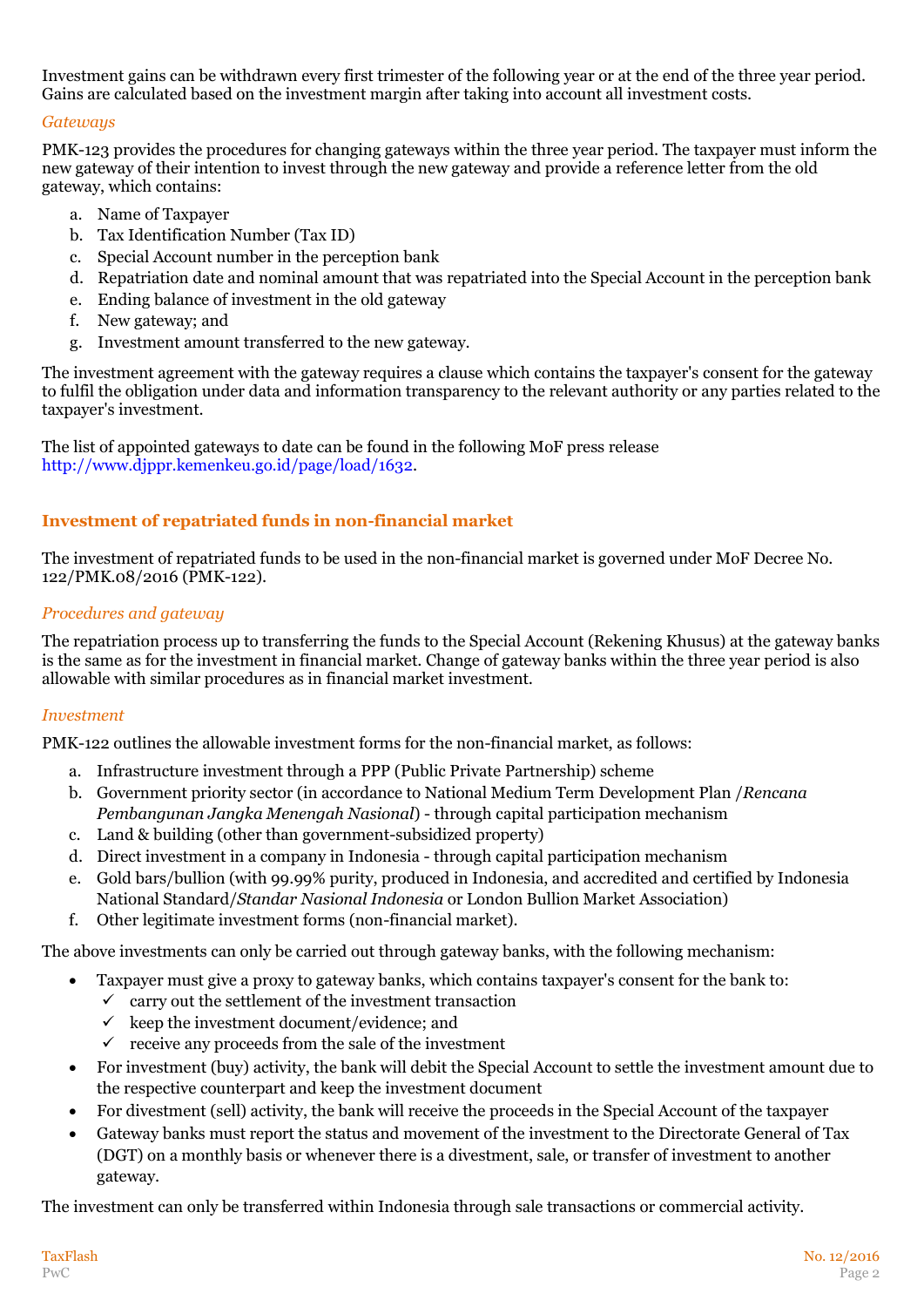# **Registration and reactivation of Tax ID through certain places**

The DGT issued Regulation No. PER-08/PJ/2016 (PER-08) regarding registration and reactivation of taxpayers' tax ID through certain places for Tax Amnesty purposes outside Indonesia.

PER-08 stipulates that:

- a. Individual taxpayer who does not have a Tax ID number or whose Tax ID has been deleted (Hapus) can apply for Tax ID registration at certain places
- b. Individual taxpayer whose status is Non-Effective can apply for Tax ID reactivation at certain places.

The scope of certain places are the Consulate General of the Republic of Indonesia in Hong Kong, Embassy of Republic of Indonesia in Singapore and London and other MoF-appointed places.

#### *Registration*

The document required for Tax ID registration as in point a above is a valid Citizenship Card (*Kartu Tanda Penduduk*), or if this is not available, a valid driving licence, passport, or other identification document that is issued by the Indonesian government.

The taxpayer will be registered to the Tax Service Office (TSO) in accordance with their Indonesian domicile. If the domicile is not clear from the available document, the taxpayer will be registered to the Jakarta Kebayoran Baru Satu TSO. The taxpayer must provide the actual domicile to the Jakarta Kebayoran Baru Satu TSO within 30 days since the registration, then the Jakarta Kebayoran Baru Satu TSO will process the transfer within five working days. If the taxpayer did not provide actual domicile within the 30 days, the Jakarta Kebayoran Baru Satu TSO will put the taxpayer under Non-Effective status.

#### *Reactivation*

The reactivation of Non-Effective taxpayers as in point b above is carried out in accordance with the normal procedures under the prevailing regulations for tax ID reactivation for Non-Effective taxpayers.